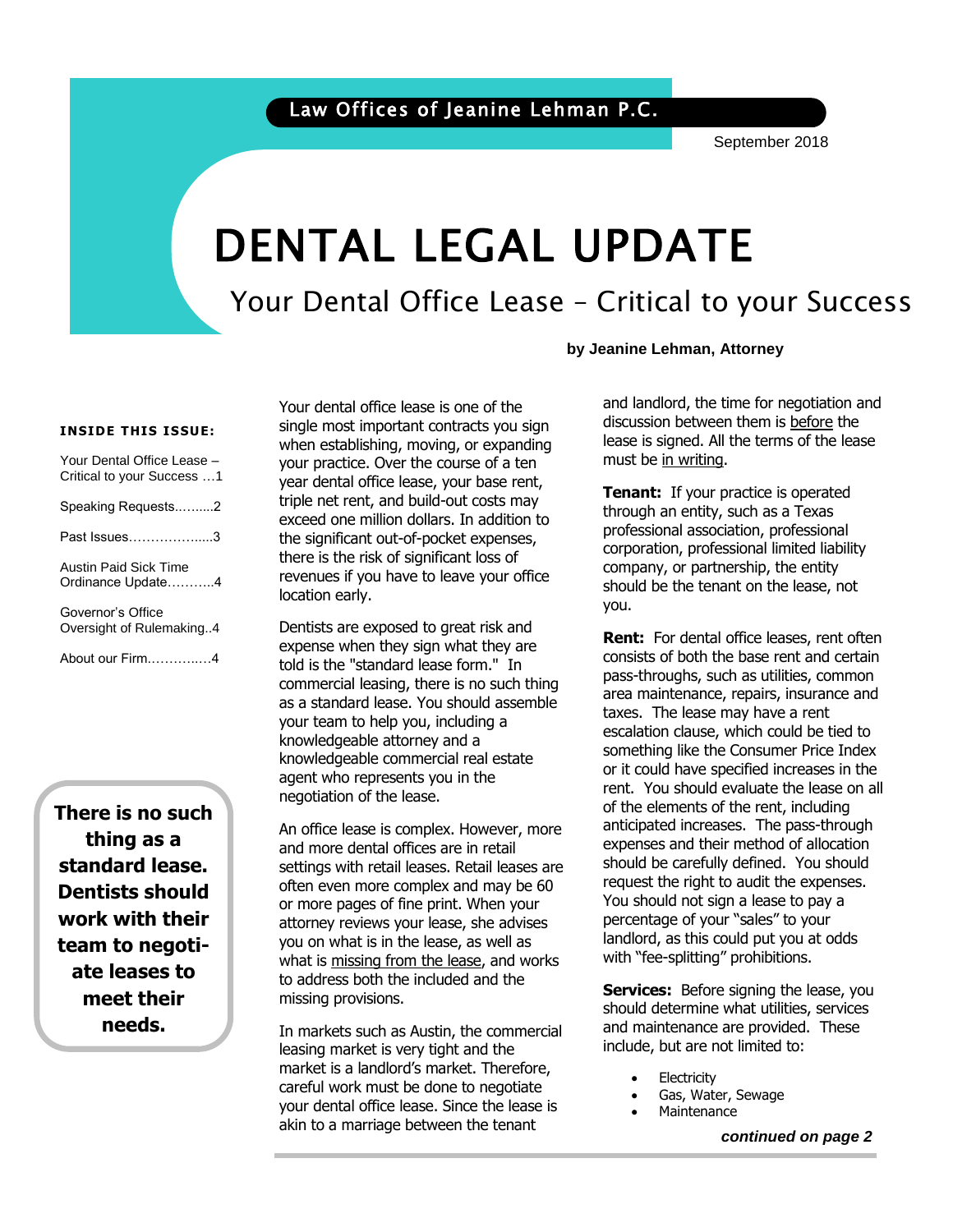## page 2 DENTAL LEGAL UPDATE

### **Speaking Requests**

For **Jeanine Lehman** and her colleagues to speak to professional and business groups on legal and practice management topics, please contact Jeanine Lehman at **(512) 918-3435** or [jeanine@jeanine.com](mailto:jeanine@jeanine.com)



ì

#### **Website Favorites**

Law Offices of Jeanine Lehman P.C. [www.jeanine.com](http://www.jeanine.com/)

Capital Area Dental Society [www.capitalareadental.org](http://www.capitalareadental.org/)

Texas State Board of Dental Examiners [www.tsbde.state.tx.us](http://www.tsbde.state.tx.us/)

Texas Dental Association [www.tda.org](http://www.tda.org/)

> Texas Academy of General Dentistry [www.tagd.org](http://www.tagd.org/)

American Dental Association [www.ada.org](http://www.ada.org/)

### **Dental Office Lease** *(cont.) --*

- Garbage Removal
- **Security**
- Utilities and Maintenance for Common Areas
- Elevators, Lavatories, Parking Lots, and Garages
- Phone service to the building and your office
- Repairs
- Snow and ice removal

After-hours use of utilities is essential for many dentists and should be addressed in the lease. Seeing your patient on a summer Saturday without air conditioning is possible, unless provision is made in the lease at the outset for after-hours utilities. Having after-hours access to the building and elevators is also critical.

Shared heating and cooling systems can result in cigarette smoke and other fumes being pumped into your office much to the distress of patients and staff. Therefore, if HVAC systems are shared with other offices, you should be certain that you will share air with nonsmoking, nonpolluting offices. For example, a print shop could be a noxious neighbor.

**Signage:** Signage is critical to your practice because it advertises your practice location, presents an image, and is an element of cost. You should discuss with the landlord the type of signage provided and allowed, and the cost of the signage. Signage may include, but not be limited to, listing in the building directory, names on or adjoining the office suite, window signs, an exterior freestanding sign listing tenants, and signs or banners affixed to the building. The lease should carefully specify what signage is allowed; placement of, restrictions on, and size and dimensions of signage; illumination of signage for 24 hour exposure; cost of signage; deadlines for placement; who bears the original cost and cost of modifications; ownership of the signs. You may also want to reserve the right to add additional listings or modify listings, for example, to add practice members or a corporate name on the building directory. Additionally, if driveby business forms a significant portion of your practice, you may want to require a provision to ensure visibility and placement. For example, if tree limbs block your sign, your landlord might need to trim the limbs for visibility. Signage cost is typically paid in full at the beginning of the lease. Signage, if removable, usually has no value at another site, because of that new site's building conformity standards. Finally, particularly, for free standing signs, you will want to check that the sign conforms with the city sign ordinance.

**Parking:** Your lease should specify the location and cost of parking. Adequate parking spaces should be provided. If available, covered and reserved parking should be addressed in your lease. Other questions to ask:

- Is there a high parking use neighboring tenant or potential tenant?
- Will other tenants have spaces reserved in front of your office?
- Will future construction reduce parking?

You will also want spaces reserved for handicapped patients close to a convenient entrance.

**Your Neighbors:** While more common in retail leases, in some situations, you may be able to negotiate a restriction to prevent competing or objectionable businesses from leasing in the building, and if you are a major tenant, you may be able to negotiate an approval right,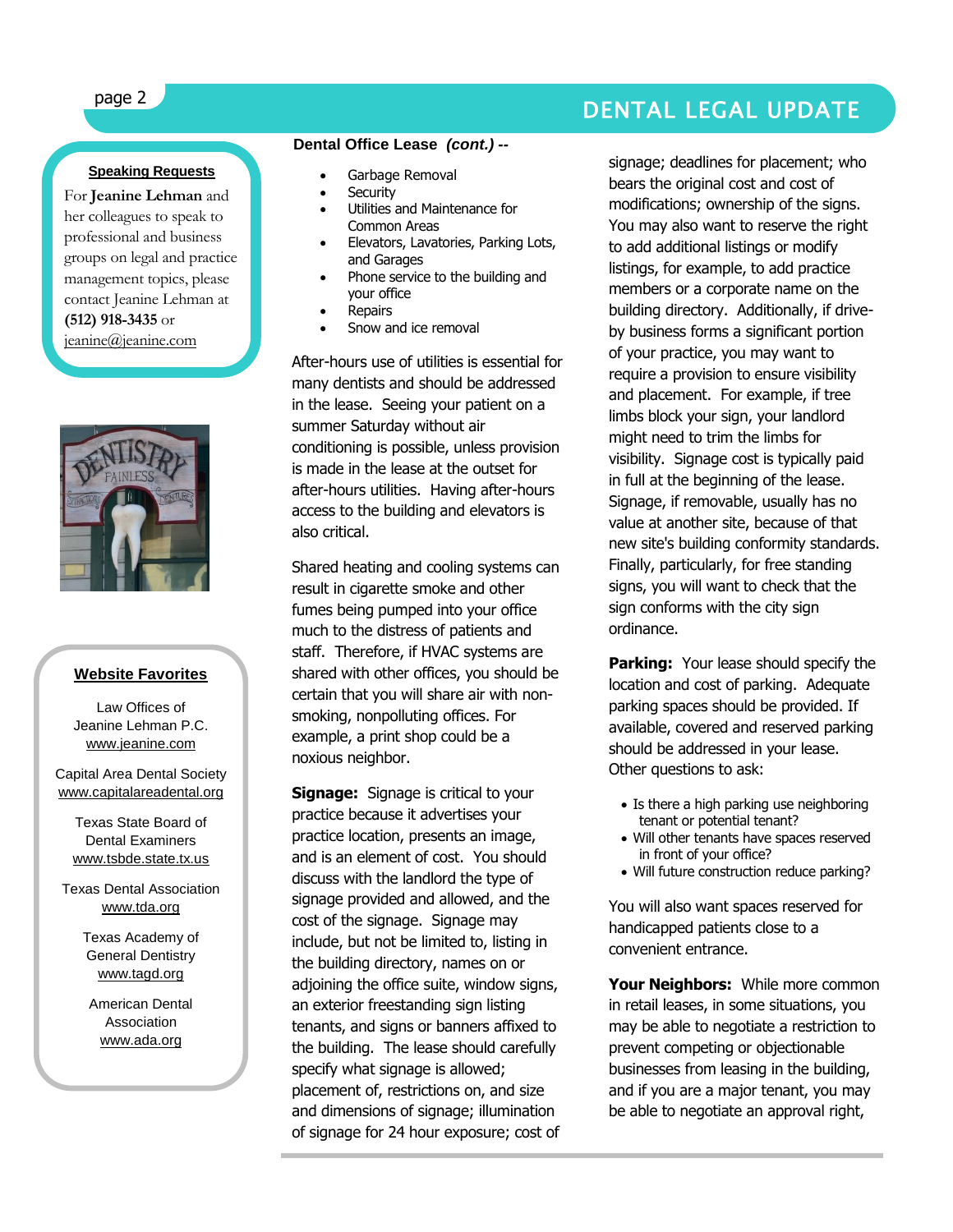### DENTAL LEGAL UPDATE **page 3**

within reason, for new tenants.

**Alterations & Fixtures:** If remodeling work will be done before your occupancy ("finish out"), the type, grade, time-frame, and inspection rights for such work should be specified in your lease, as well as who will pay for the remodeling. Wheel chair access and patient flow should be considered. Similarly, if alterations are desired, provision should be made for these. It is important to note that once property is affixed to the office, it may become a fixture and consequently, the landlord's property. Therefore, specific provision should be made for certain fixtures to remain the dentist's property, for example, x-ray machines.

**Insurance:** One of the least understood clauses in a lease is the indemnification clause. These clauses need to be reviewed with your attorney and your insurance advisor.

You should check that there is insurance coverage on the remodeling work and items added to the office prior to signing the lease. You and your landlord need to agree who will pay for the insurance. You also should be sure that you have adequate liability and contents coverage.

In all cases, your insurance agent should review the insurance provisions of the lease before you sign it.

**Equipment Financing:** Most banks and finance companies require that they have a first lien on office equipment or furnishings, to secure equipment or furnishings loans and certain working capital loans. Under Texas law, the landlord also has landlord's liens on property in the leased space. The mere presence of the landlord's lien in certain circumstances could result in you being in violation of your practice's loan agreements. Therefore, your office lease should contain a clause to subordinate the landlord's liens to liens due to these other types of financing.

**Sublease or Buyout/Cure:** You will want to consider including a right to sublease the premises or pay a lump sum settlement to "buyout" the lease and relieve you and your estate of further liability. These terms are subject to negotiation and are

dependent on current market conditions. Your lease should specify how you and your landlord notify each other of problems and a method to remedy such problems.

**Assignment:** The assignability of your lease will impact your ability to sell your dental practice in the future. Assignment clauses may be subject to extensive negotiation.

**Foreclosure:** Generally, when real estate goes through foreclosure, leases are voided in the foreclosure process, and the tenant no longer has the protection of the lease and may be evicted. Further, the tenant may not be able to recoup his security deposit from his former landlord. Therefore, before signing your lease, you should investigate the financial strength and track record of your landlord. In response to the foreclosure trend which has occurred in past years, some lenders will enter into attornment agreements whereby they agree to be bound to the lease if the lender is the new owner of the office building as a result of foreclosure or acceptance of a deed in lieu of foreclosure. In return, under these attornment agreements, the tenant agrees to also remain bound under the lease to the new owner of the building. The attornment agreement provides some protection to both the lender and the tenant, because the lender does not lose the income stream of the lease on foreclosure, and the tenant has potential

#### *continued on page 4*

**Jeanine Lehman** is an Austin, Texas health law attorney who practices dental, health, employment, real estate, and business law.

### **Past issues of the Dental Legal Update are available at [www.jeanine.com](http://www.jeanine.com/)**

The information in this newsletter is not a substitute for legal advice. The information is general in nature and should not be relied upon as legal advice generally or that is applicable to any particular situation. For legal advice in a particular situation, the reader is advised to retain an attorney. For reprints, call (512) 918-3435 or email [jeanine@jeanine.com.](mailto:jeanine@jeanine.com) © 2018 Jeanine Lehman.